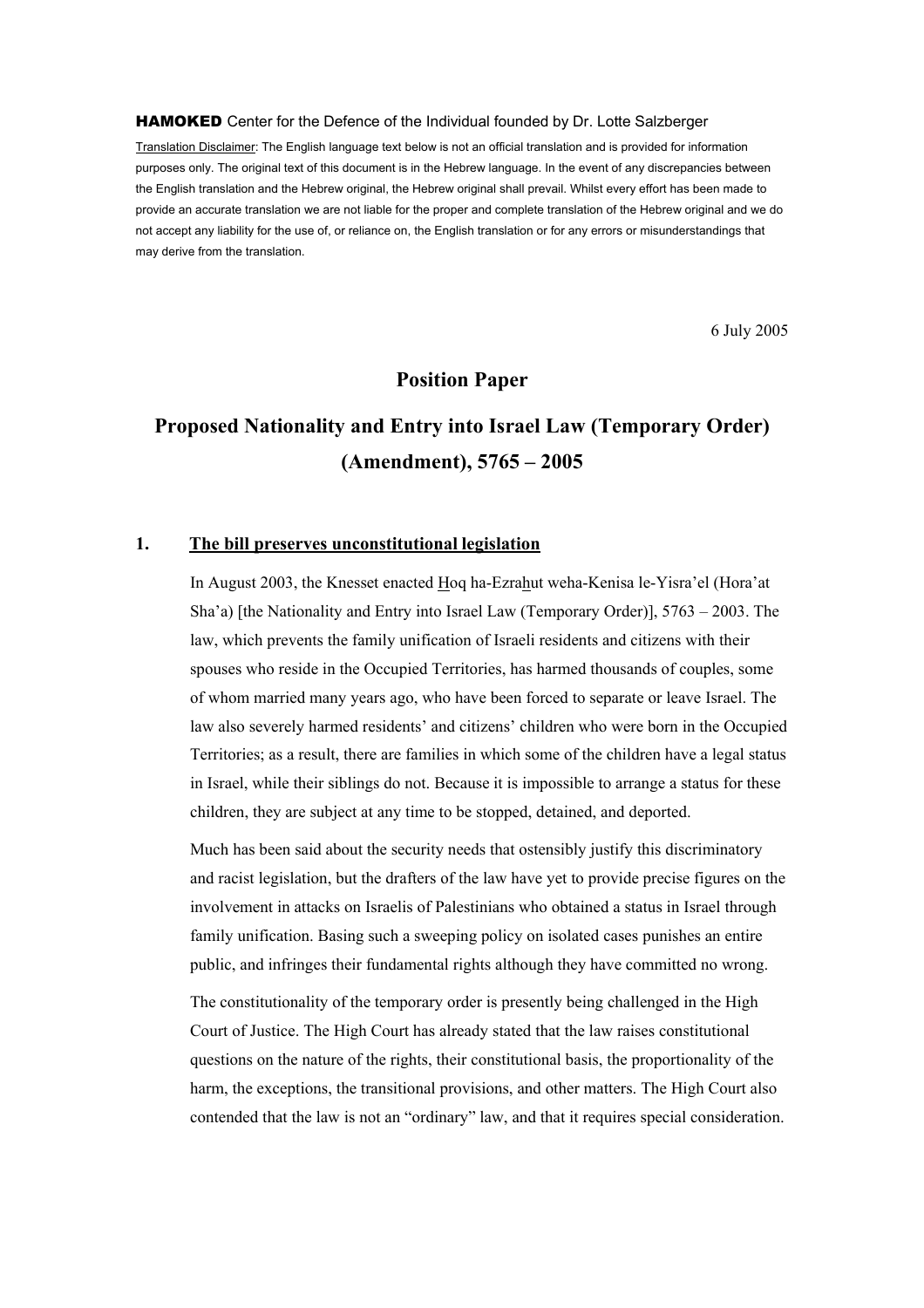Study of the present bill indicates that, not only does it not respond to the constitutional problems mentioned by the Court, it exacerbates the harm to the population affected by the legislation.

In essence, the present bill preserves the fundamental provisions of the temporary order. Thus, this bill is also unconstitutional and will not hold out.

# **2. The bill exacerbates the provisions of the existing temporary order**

The proposed bill is portrayed as a softer version of the old version, one that expands the exceptions and aids persons who are harmed by the existing law.

To a large extent, however, this claim is a sham. Alongside a certain easing of provisions, the bill provides a number of provisions that will significantly limit the narrow exceptions offered by the statute in its current form. The so-called "reform" is nothing more than a set of improvements to tighten the strangulation created by the original temporary order.

# **3. The increased harms that will result from the proposed changes are as follows:**

# **A. Definition of "resident of the region"**

Article 1 of the proposed bill expands the definition to include, in addition to residents of the Palestinian Authority living there, all persons who are recorded in the population registry of the Palestinian Authority. As a result, children who were born in Israel, live in Israel together with their parents, and are registered, for one reason or another, in the Palestinian Authority's population registry come within the amended definition.

# **B. Denial of powers of the Interior Minister**

(1) **Type of permit** Article 2(2) of the proposed bill replaces Article 3(1) of the existing law. Along with a certain expansion of the reasons that may be taken into account in granting a permit to stay in Israel, the amendment revokes the power of the Interior Minister to grant these permits. The power is transferred exclusively to the military commander. This means that spouses of Israeli residents and their children, to whom the article applies, will remain without any status in Israel. The most they can hope for is permits issued by the Civil Administration, which do not grant their holder a possibility to work in Israel and to provide for his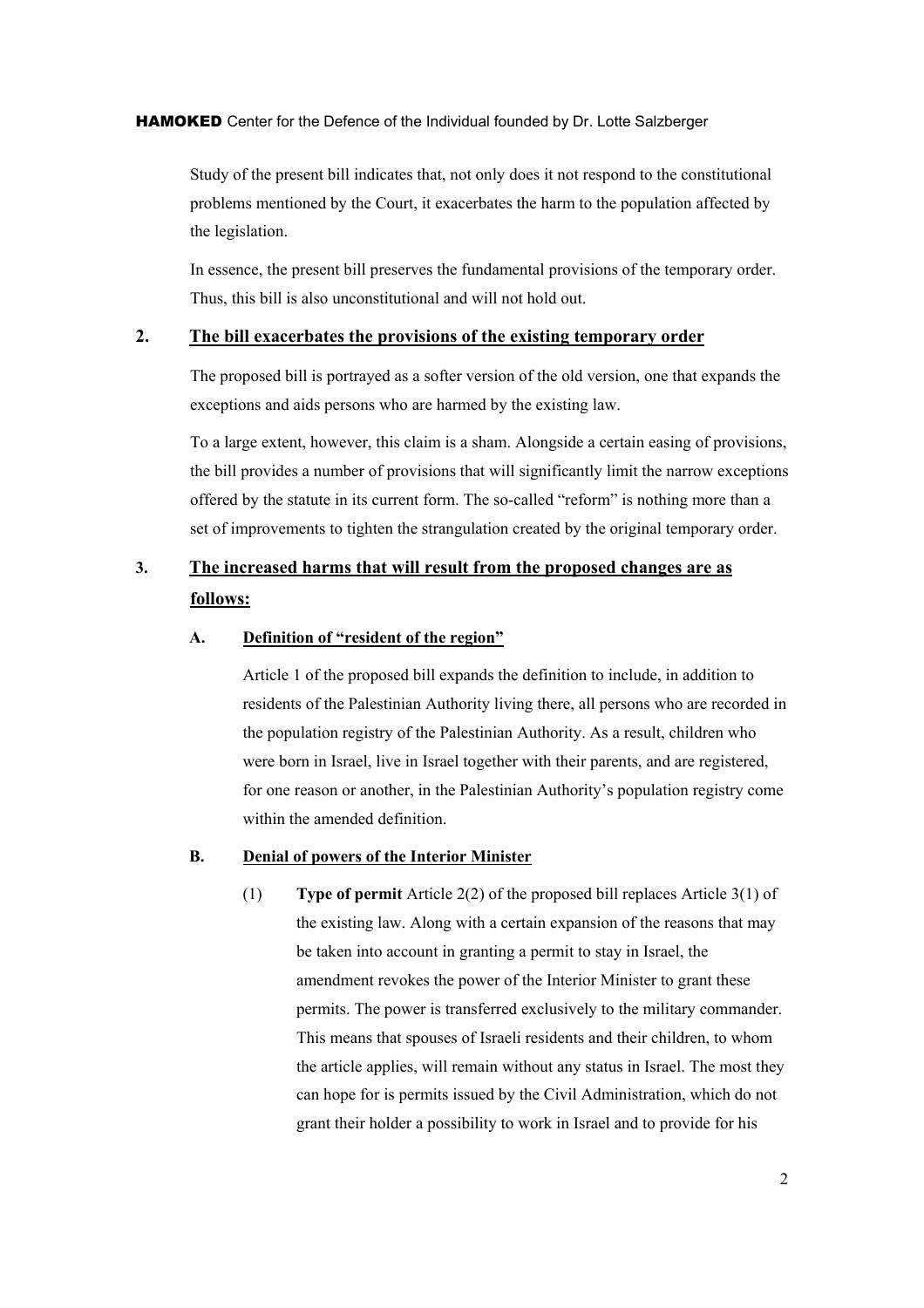family. They also do not grant any social benefits, most importantly health insurance. Revocation of the Interior Minister's power in this matter will result in a situation in which spouses invited in the family unification procedure and minor children over 12 years of age live in Israel for years, pursuant to temporary permits to stay in the country, while being denied rights completely, in violation of the state's obligation derived from Hoq Yesod: Kevod ha-Adam we-Heruto [Basic Law: Human Dignity and Liberty].

(2) **Elimination of discretion** As mentioned above, Article 2(2) of the proposed bill hands over to the military commander the sole power to arrange stay in Israel. Revoking the Interior Minister's discretion makes it impossible to respond to exceptional and humanitarian cases. The effect of this change will be grave and far-reaching.

# **C. Arranging the status of minor children over 12 years of age**

- (1) **Approval of family unification of the foreign parent as a condition for granting a temporary permit to stay** The proposed Article 2(2)(e), which amends Article 3(1) of the existing temporary order, gives the regional commander the power to issue a permit to stay in Israel to minor children over the age of 12 to prevent their separation from a parent who was given a permit to stay in Israel pursuant to subparagraph (c) or (d), that is, prevention of separation from a parent who is a permanent resident of Israel will be insufficient reason to grant a permit to these children. Only if the parent from the *Territories* meets the criteria of age and lack of a reason to prevent such stay, and only when the initial approval of the request for family unification is given (the process takes years to complete), and after the permit is received, are children permitted to live lawfully with their resident parent.
- (2) **Discrimination based on age** The arrangement severely and wrongfully discriminates, on the basis of age, between children who are under 12 years of age and children over 12. Whereas the former are entitled to a status in Israel, including permanent residency, the latter are only entitled to DCO [District Coordination Office] permits. Whereas the fact that one of the parents has a status in Israel is a sufficient reason to grant a status

3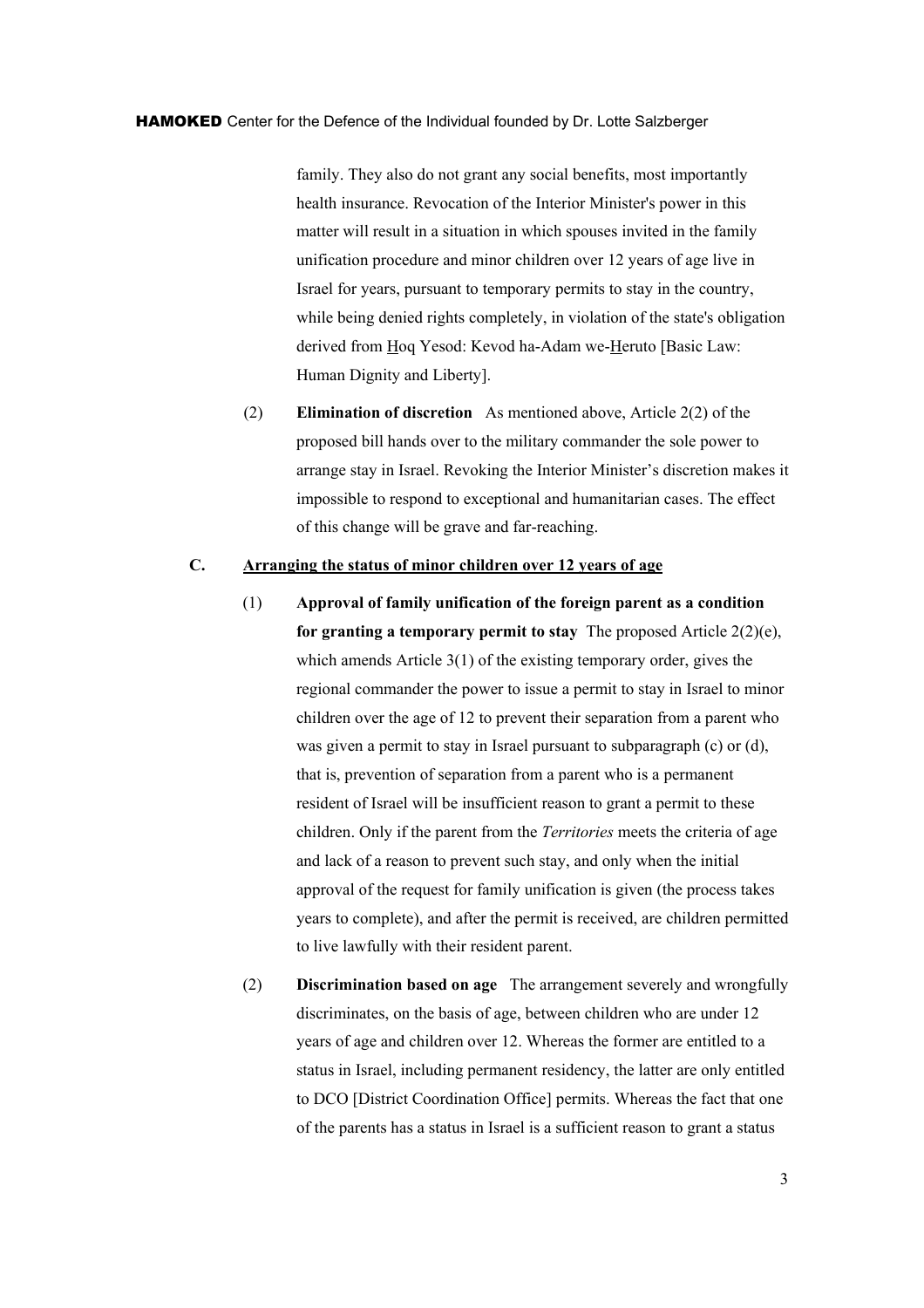to the former, the latter need to have both parents staying lawfully in the country.

#### (3) **D. Arranging the status of children under 12**

- (1) Article 2(4) of the amendment, proposed as an addition to Article 3 of the law, empowers the regional commander to grant permits to stay to children under 12, including newborn infants. After the temporary order was enacted, the implementation of this policy began, but the procedures were changed following court petitions, and children were included in the shortened graduated arrangement, which lasts two years, at the end of which the applicant receives permanent residency status.
- (2) Until now, such infants have been entitled to a status based on whether the custodial parent living with his or her children in Israel meet the center-of-life test. In the normal course of affairs, infants and children in nursery and elementary school do not have to undergo security checks. Article 3A of the proposed bill establishes a collective security test. Defining a distant relative as a "security threat" is sufficient to deny the Interior Minister power to prevent the infant being torn from his mother.

#### **E. Definition of "security threat"**

Article 3 of the proposed bill sets forth a criterion that can only be characterized as collective punishment. According to the article, family members, including children, bear responsibility for the acts of close and distant relatives, with the punishment for a crime they did not commit being refusal to arrange their status in Israel.

Even if defense officials are convinced that a certain person is not a security threat, belief that the person's brother-in-law constitutes such a threat is sufficient to deny discretion to grant the permit.

The proposed Article 3A, which is rigid and collective in substance, applies to all permits and authorizations, except for permits related to medical matters. The Interior Minister and the military commander are not given discretion to grant a permit to a person whose testimony is required in court, to a vital employee, to an infant whose mother is a resident of Israel, or for any other purpose, if a distant relative of the applicant constitutes a threat to state security.